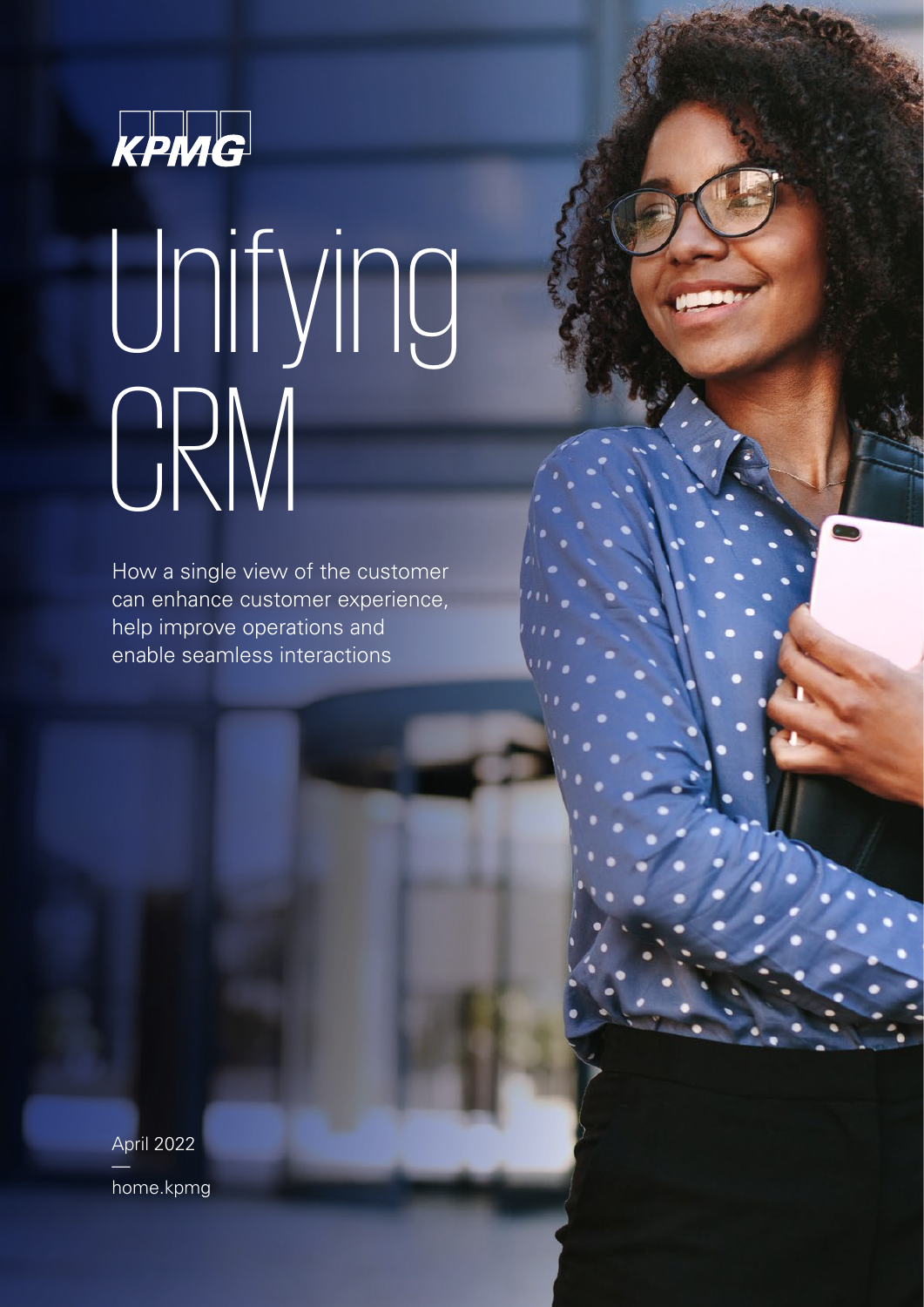# Embracing aunified system of record

Rapid digital acceleration. Shifting consumer behaviors. Extraordinary events caused by a pandemic. All have helped to intensify a prioritized focus on enhancing ways of working and customer experience. In fact, 79 percent of CEOs are accelerating the creation of a seamless digital customer experience putting them years in advance of where they expected to be.<sup>1</sup>

But, there is still much work to be done. As organizations create new business models to compete in an everchanging environment, the need to deliver seamless customer experiences is transforming the front and middle office. Such change includes dismantling departmental siloes that house pockets of data to create one single unified, view of the customer. This singular view provides a record for customer engagement, interactions, preferences, and most importantly, insights on where and how to best serve the customer across every channel, platform, device and touchpoint.

Customer relationship management software (CRM) lies at the very heart of this matter. As often the system of record for your customer, CRM centralizes customer data within an organization and provides the critical insights needed to drive customer engagement and enhance customer experience. Such insights are made possible by unifying CRM systems throughout the front and middle office.

Herein lies the rub. In many cases, CRM is still seen as mostly a technology and pipeline management.

Too often, organizations invest in CRM, implement the software "out of the box", and expect transformational results. Instead, they experience ongoing adoption struggles, with most customer facing end users feeling an imbalance in value between colleagues and management. To help be successful, organizations should implement a CRM platform that incorporates strategy, people, process, and technology. Development does not stop at implementation. A CRM platform should continue to grow and evolve with the business, meeting your team as the demands of your customer base change. Taking this broad approach can streamline operations, enable better decisions, and can make it possible to deliver seamless experiences that recognize the customer as the place of business.

This paper will explore the growing urgency to unify the front and middle office by deploying CRM to help enhance customer experience, improve performance and fine-tune operations. It will explore how to operationalize modern CRM, recognize the challenges and potential benefits of doing so, and take a closer look at what good looks like as organizations move forward.

<sup>&</sup>lt;sup>1</sup> KPMG's 2020 Global CEO Outlook.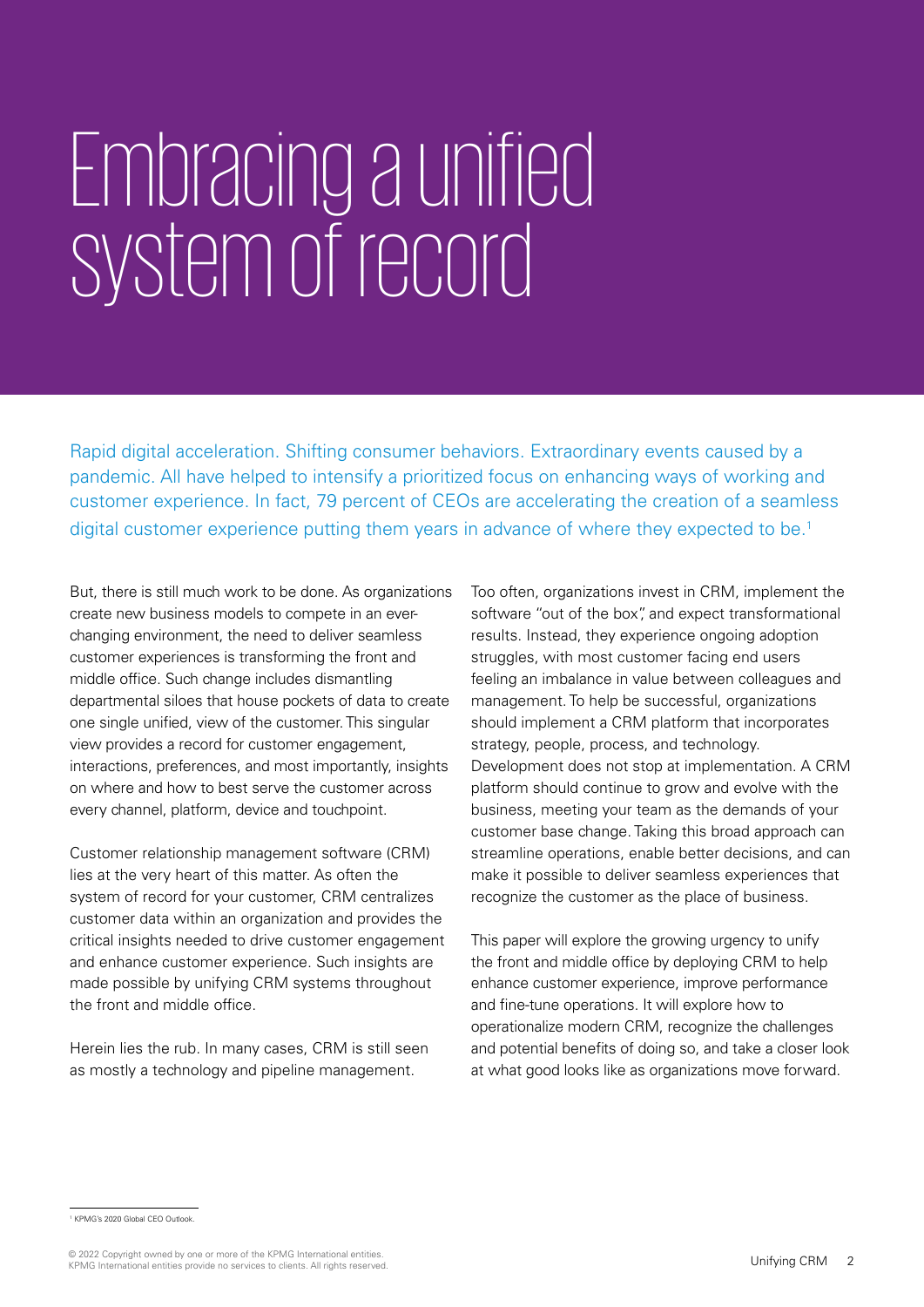## Unifying CRM: Why now?

As more subscription and consumption-based models take hold in the digital economy, the ability to operationalize them is a top priority for businesses. A unified CRM can help.

A unified CRM serves as an anchor point of customer data, from which behaviors and triggers are analyzed, actionable insights are offered, and in, turn decisions are made to enable better experiences. Customer information from various departments in an organization is centrally stored, leveraged and updated in real time. It drives an understanding of your customers, determines objectives on long- and short-term horizons, and helps inform the operational decisions made to help meet customer expectations.

Since CRM can act as the system of record for each customer, it is at the heart of converging the front and middle office. If CRM is the "heart" it relies on other areas of the business to get information to accurately relay the true customer footprint, such as the pricing, billing, supply chain, production, operations, financial systems, and more. But at the end of the day, CRM remains the key system of record for the customer, providing critical insights to enhance and personalize customer experience. Such insights can help drive loyalty as research shows  $63$  percent<sup>2</sup> of consumers view personalization as very important when engaging with a brand.

Digital acceleration has emphasized the need to better connect the organization, embedding awareness of, and expected benefit to, the customer in many aspects of business. As such, leveraging a unified CRM can be a key enabler of a connected enterprise approach toward digital transformation. That means viewing the customer as a place of business.

### **Capturing the magic of the moment**

How can you leverage unified CRM and align it to the moments that matter most to customers?

Moments that matter come as fast as they go. Often, the moments with the strongest emotional attachment and potential impact on relationships occur when something goes wrong. How a company seizes the moment of opportunity to handle a customer issue or complaint can create tremendous customer value and trust or it can destroy a relationship. That's why it's important to focus the content of the interaction on the intent of the specific moment to really make an impact.

A unified CRM offers a broader view of the customer journey, providing better and faster insights on how to respond. When companies recognize these moments, and make the right moves, they can create strong, lasting relationships with their customers because they are supporting them in emotional situations.

Using CRM to enhance the focus on these moments not only aims to benefit customers but also helps companies prioritize capabilities that enable key interactions and potential opportunities.

2 KPMG International Research, August 2020.

© 2022 Copyright owned by one or more of the KPMG International entities. KPMG International entities provide no services to clients. All rights reserved.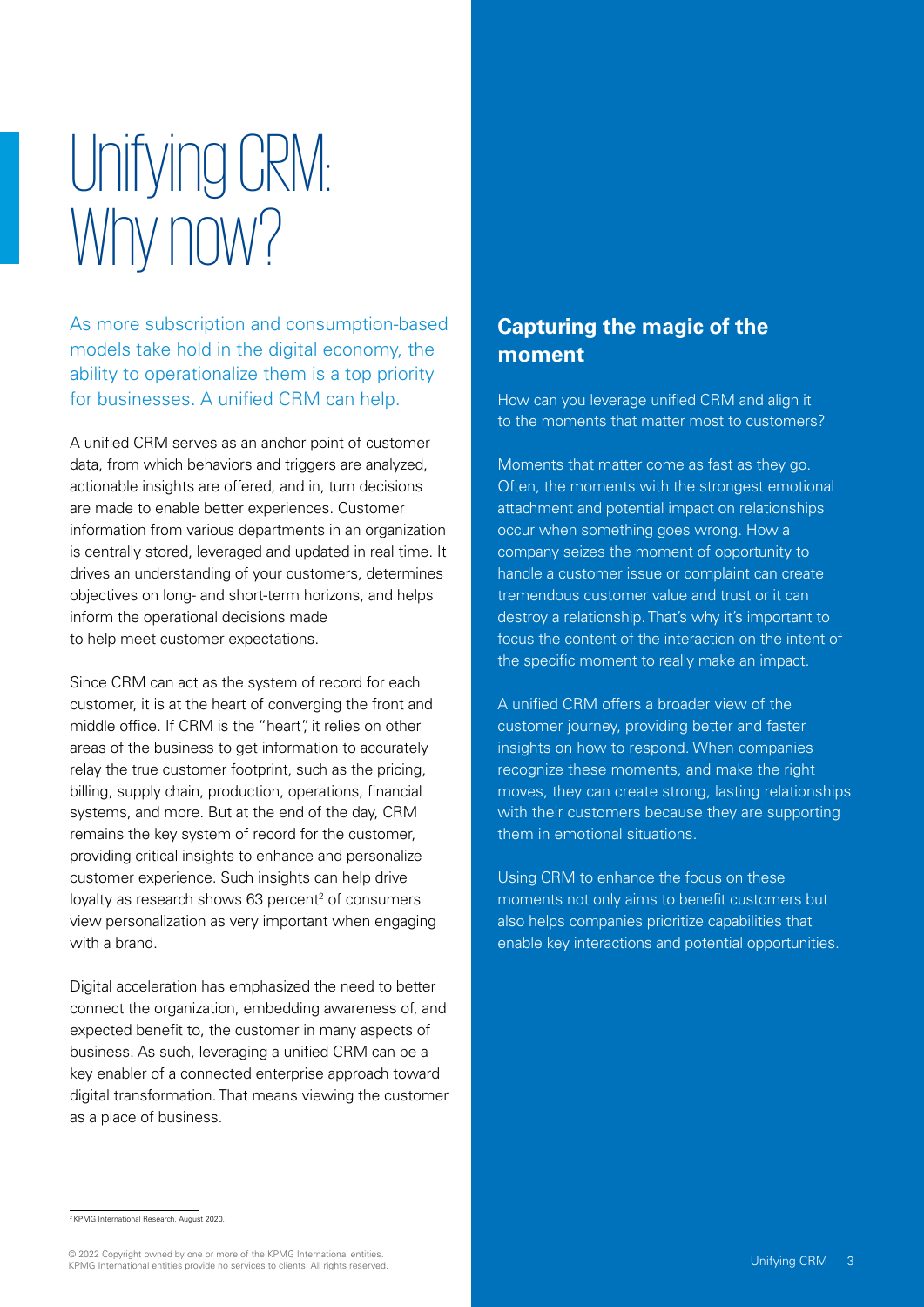Connected enterprises are customer-centric and seek to move with agility and seize opportunities as they arise. The alignment of the front, middle and back office creates better connections to customers, employees and business partners.

Essentially, a connected enterprise strategy links all processes, functions and relationships while keeping a dedicated focus on meeting customer expectations, creating business value and driving sustainable growth.

That means viewing the customer as a place of business, meeting them wherever they happen to be. Succeeding at doing so is heavily-weighted on unifying your CRM platform throughout the front and middle office.

### **Making the right connections faster**

Unified CRM supports a Connected Enterprise approach to digital transformation, which increased as a result of the impact COVID-19 had on businesses.

of DT leaders accelerated initiatives around connecting front, middle, and back offices.

60%

of DT leaders accelerated the integration of data for a single source of truth across front, middle, and back offices.

39%

Source: A commissioned study conducted by Forrester Consulting on behalf of KPMG, July 2020.

Base: 780 professionals involved with digital transformation strategy decisions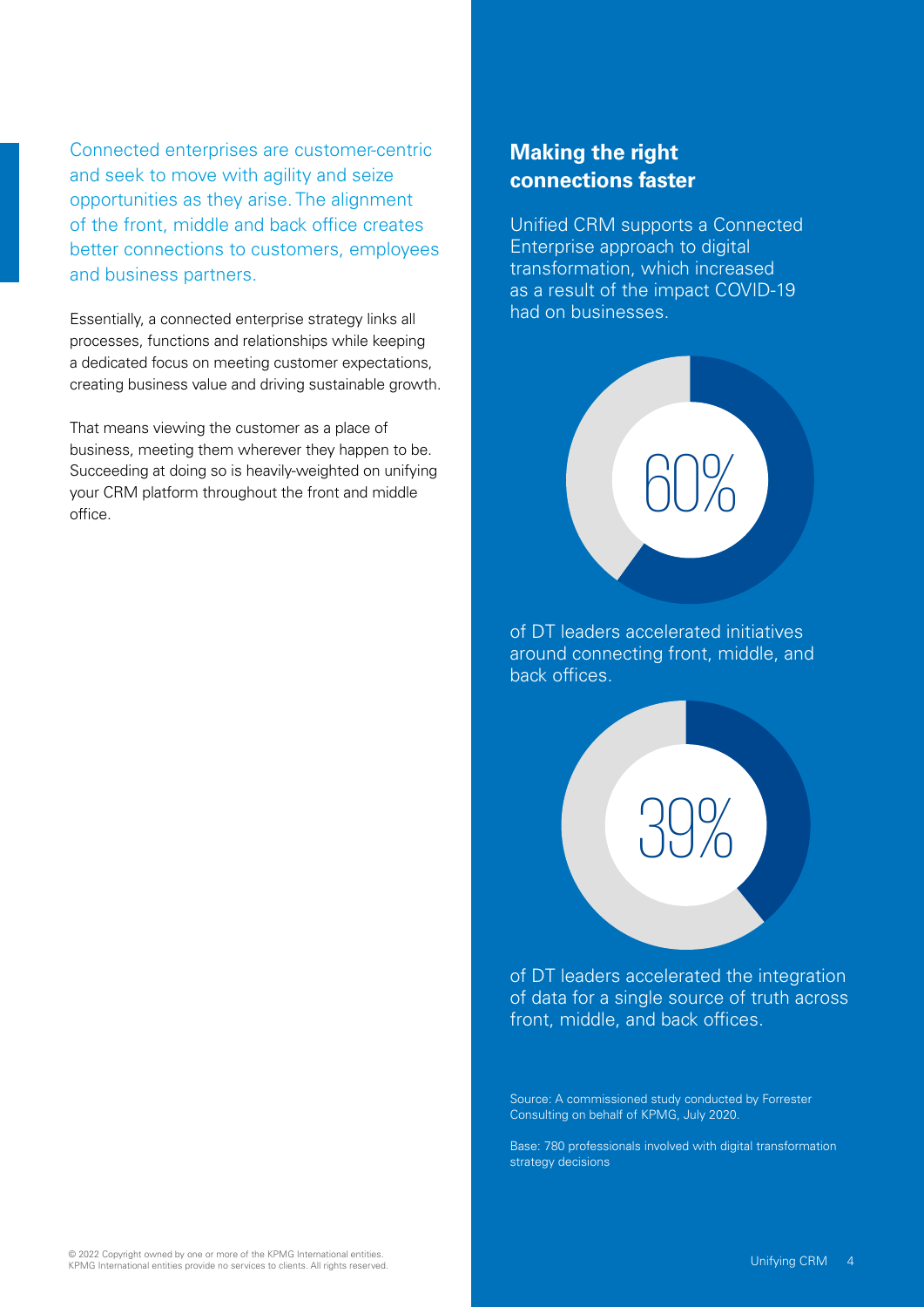### **Operationalizing** unifiedCRM

A unified CRM platform integrates data across the front and middle offices, enabling improved data and analytics for greater insights and more informed decision making to help improve customer engagement and enhance customer experience.

Technology helps operationalize the connected enterprise approach by creating a seamless experience for the customer, enabling data to flow effortlessly through the front and middle office experiences. As business leaders move into growth mode, they're acutely aware that customer-centricity is the key source of competitive advantage, with 79 percent of businesses prioritizing a customer-centric strategy for the next 6 to 12 months.3

Yet, companies should be more disciplined and thoughtful on how they engage with their customers. As they do so, CRM can play a critical role in the converging disciplines around marketing, sales, and service, as functional priorities shift with changing marketplace demands. Consider how unified CRM links lead generation and other marketing functions with the sales cycle through to conversion and then connects to service for support, enabling an organization to manage the front office experience through the entire customer lifecycle.

CRM can also help improve an organization's revenue growth and customer retention rates. Harvard Business Review shows that if an organization's customer attrition rate decreases by 5 percent it could lead to a 25 percent to 85 percent profit increase.<sup>4</sup>

Where so many organizations go wrong is viewing CRM as purely a technology and pipeline management exercise. Instead, start by having a true understanding of the customer and what they want to achieve. While technology plays a key role, keep your focus on delivering intentional experiences, determining the value proposition, and aligning the business to be able to execute it.

#### **Then and now: systems of records, insights, and engagement**

Let's take a closer look at the CRM evolution relative to a company's system of record, insights, and engagement.

Traditional CRM created a system of customer records with disparate data sets held in silos throughout front office departments. Now, the front office is converging with middle office data to create one unified system of record. The traditional system of insights applied to different places.

For example, using analytics on supply chain operations, the focus might have been performance of a manufacturer or supplier. Today, that system of insights should help the organization make more informed, datadriven decisions.

Lastly, there is the system of engagement which has moved from a basic linear fashion of engagement to an explosion of options, including mobile phone, web site, voice app, partner or third party, and so on. Putting it all together, today's system of record, insights, and engagement are converging in an expedient way, assisting businesses and the customer with an outside-in perspective.

<sup>&</sup>lt;sup>3</sup> A commissioned study conducted by Forrester Consulting on behalf of KPMG, April 2021. 4 Hamilton, E. "Six CRM Software Benefits You Can't Ignore in 2020", Tech Times, February 2020.

<sup>© 2022</sup> Copyright owned by one or more of the KPMG International entities. KPMG International entities provide no services to clients. All rights reserved.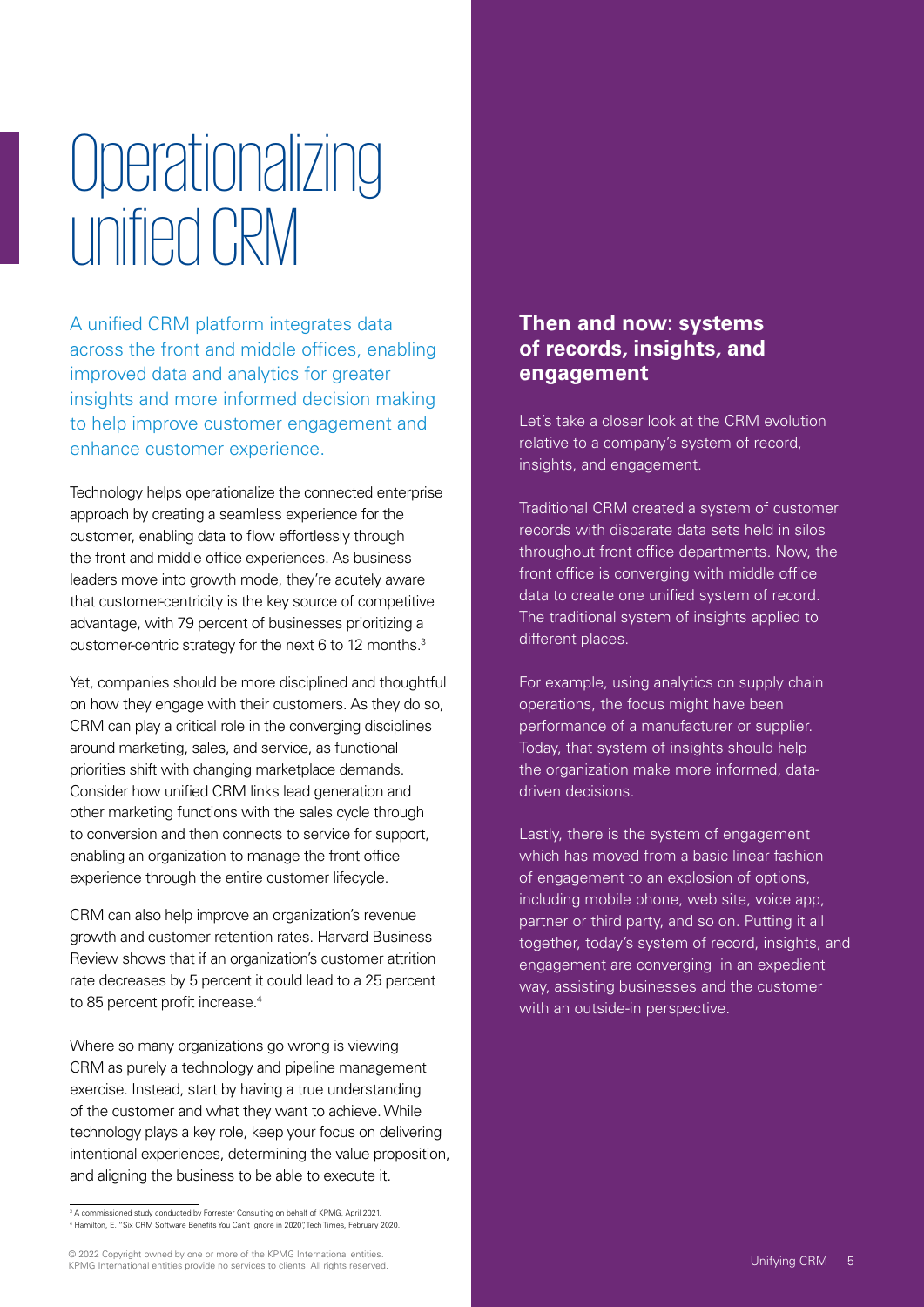To help gain an advantage, begin with an outside in perspective to set the operational vision informed by the business objectives. Too many businesses embrace customer experience and the customer journey, but they fail to articulate the "why" of doing so (i.e., to sell more, to optimize costs, etc.) So, it's vital to take an "outside in" view balanced with "inside out" perspective.

#### **To begin, answer two key questions:**

**1**

**2**

What is it that you want to deliver for the customer?

What is it that you want to achieve by delivering that to the customer?

For example, is the company looking to drive growth, achieve competitive advantage, sell more of a product, or service, etc.? The point is that it's necessary to make it crystal clear what the objectives are to build a solid business case and thoughtful strategy for deploying unified CRM. Doing so can help align the organization by objectives and assign accountability for CRM roles and responsibilities.

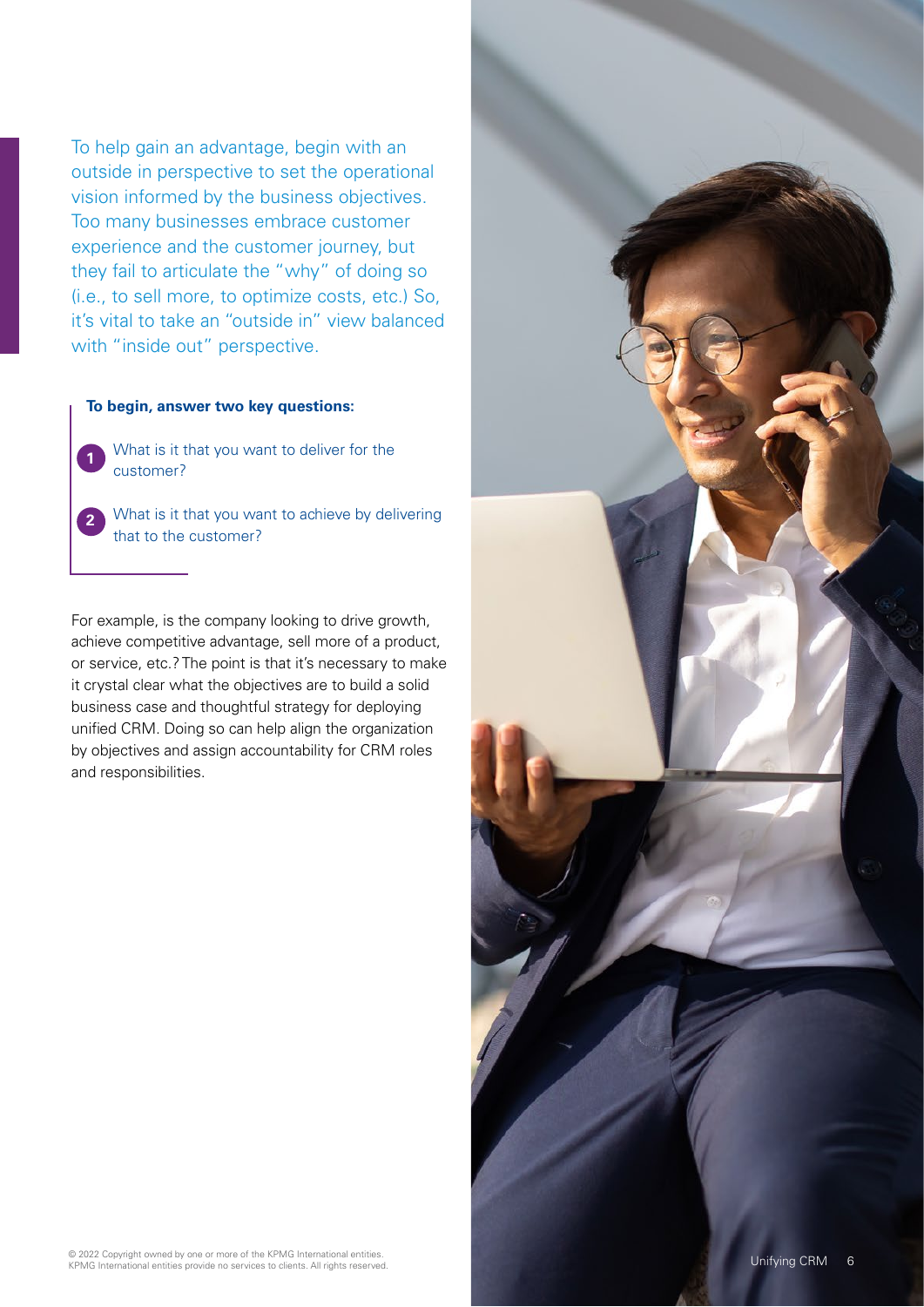### Aligning the front and middle office

It's no surprise that CRM unification of front and middle office is gaining traction quickly. The technology enabled by CRM helps organizations meet the customer where they are (i.e., the customer as a place of business). It takes the ability to capture, harness, examine, and draw insights from the unified data to be able to engage the customer on their terms.

Unfortunately, research data shows that 35 percent<sup>5</sup> of companies struggle to transform insights into relevant business actions due to internal people and process challenges.

Unified CRM can help. Think of typical situations like trying to build awareness with a marketing campaign, converting a sale into a purchase in a commerce engine, or providing post-purchase support. Each situation requires deep insights about the customer interaction, customer value, customer wants and needs, etc. Furthermore, the result of each situation delivers another data point on that customer that can benefit the rest of the account and support team, through to middle-office functions. A unified CRM helps tie all this information together in one view to enable the organization to meet the customer where they are, whether that's at home, work, mobile, etc.

While front office CRM drives your understanding of the customer, the decisions made across the middle office operating model, such as pricing, billing, supply chain, and operations, are also needed to meet customer expectations. Customer buying patterns and customer value should influence how an organization structures its supply chain. Without front office linkage to the middle office, a divide exists on how to build the right structure to meet customer expectations and deliver quality experiences.

Supply chain executives spend a lot of time focusing on the traditional importance of 'knowing your supplier' to understand supply base, inventory positions, risk management, financial health, etc.

While still important, more time and energy should be focused on "knowing your customer," which now has tremendous influences on supply chain and delivery management. In the new demand-driven reality, it is equally as important to know your customer when structuring your supply chain and delivery processes than it is to know your supplier.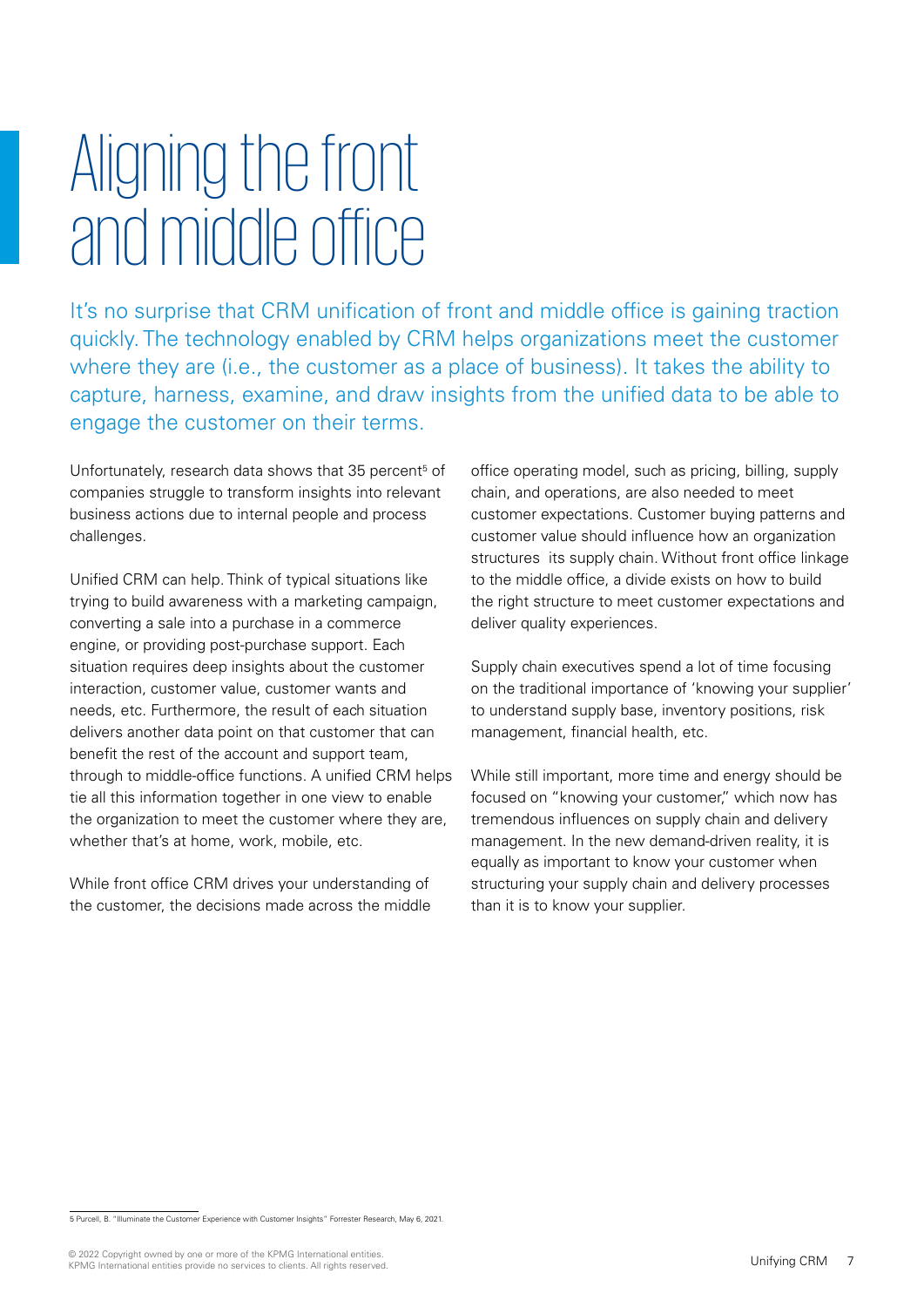For instance, three specific areas anchored around better knowing your customer can dramatically impact middle office functions. These include:

Segmentation. Understanding customer behavior and buying patterns impacts how to implement specific processes for customer segments with different needs or preferences to build intentional experiences. Organizations can serve distinct customers segments based on the value they provide.

Cost-to-serve. Understanding the costs associated with satisfying a customer order is another expected benefit. With unified CRM data, better and more precise data can be used in a cost-to-serve analysis to help inform decision making that may enhace both profit and customer experience. Value versus variety. Using CRM customer data

helps ensure that the product-related choices (e.g. SKU breadth and depth) provided to customers meet expectations and has tested value rather than assuming customers value the added cost and complexity.

Being able to connect the data through unified CRM creates strong demand signals to align the supply chain and execute with greater transparency and efficiency. Moreover, the collaboration between the business and operations enables defining what service levels to execute as supply chain and service are interwoven in terms of speed, of delivery, speed of returns, fulfilment rates, and more. The tighter the linkages, the better the experience for the customer. The objective is to use technology to value engineer from the customer back into the business to be able to execute on that customer **1** Segmentation. Understanding customer beh<br>
and buying paterns impacts how to implements v<br>
different needs or preferences to build intent<br>
experiences. Organizations can serve distinc<br>
customers segments based on the va

8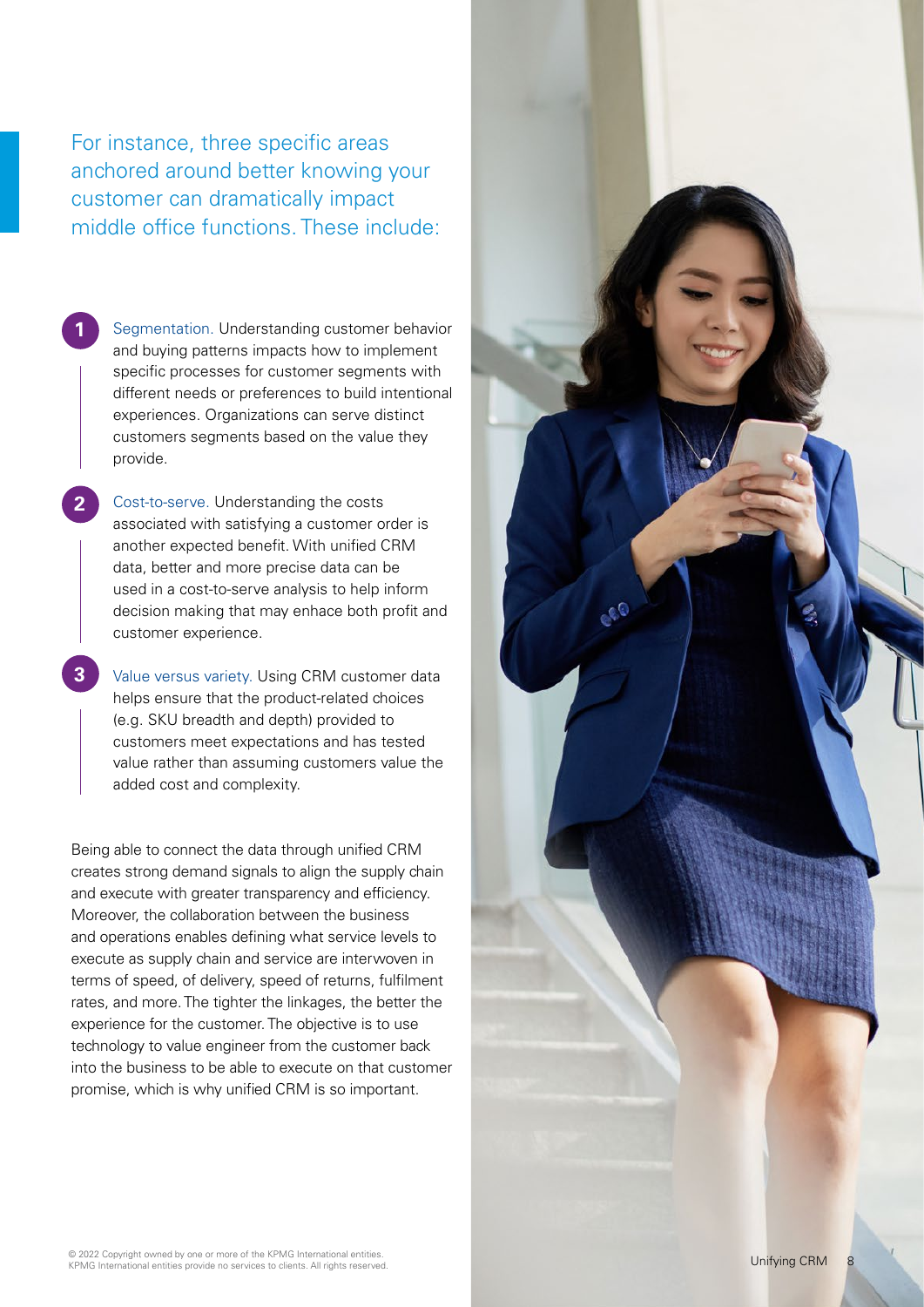### Prioritizing data quality

While unifying CRM brings front and middle office data together, it does not consider the vast amount of customer data captured across the enterprise. To help reach its full potential, a unified CRM should have a data strategy to help ensure data quality, accuracy, and effectiveness. In many cases, especially in larger organizations with more complex structures, the CRM data strategy is usually fueled by master data management (MDM).

Like CRM, MDM is much more than technology. It's a strategic concept, enabled by technology, which facilitates sharing and leveraging quality data across the entire organization. MDM is used to safeguard the integrity of an organization's core data by continually confirming data validity, quality, and consistency. It includes a wide variety of data (not just customer data) that moves throughout an organization and has business value. The objective is to create a master record of data accuracy, reliability, and consistency of business data across the enterprise.

Consider the sheer complexity of achieving a master record of organizational data across different functions, geographies, and range of systems. Rampant data duplications, variations, inconsistencies, lack of transparency and inadequacies should be resolved. MDM helps eliminate such issues to develop a "golden record" of a customer across the data systems and files within an organization.

Why is this important to unified CRM? The golden record enables the creation of a real-time, accurate, and trusted single customer view, which enhances the value of unified CRM and can enhance customer experience. For larger organizations, master data management can be quite complex and requires a greater amount of ongoing collaboration and organizational commitment. However, when a MDM strategy is properly implemented, its value to the business and to the customer experience is undeniable.

#### **What can bad data cost your organization?**



#### Wasted hours

Hundreds of hours wasted in rework, manual intervention, or data reconciliation in a wide-ranging process.

#### Risk

Significant fines and reputational impacts because clients are unable to see non-compliance or trace at-risk materials.

#### Lost opportunities

Tens of millions in unseen opportunities for revenue uplift, procurement, working capital, human capital (and so on).

### **Accountability**

No one knows who is accountable or "owns" the data and colleagues struggle to embed a culture of "data awareness".

Customer experience Poor data hinders the customer experience through embarrassing customer-facing errors online and in-store.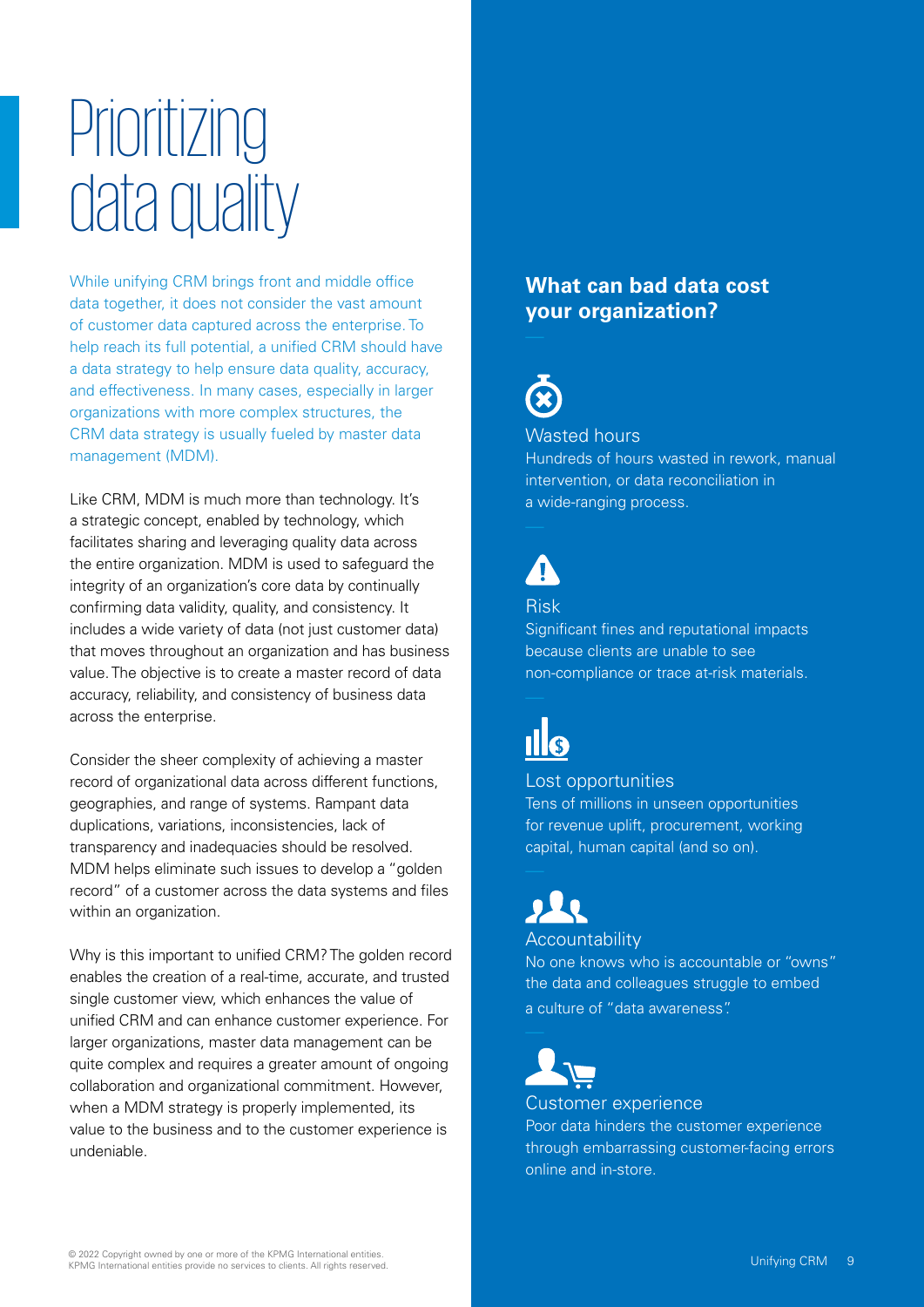### **Evaluating** CRM maturity

It's necessary to understand the maturity of an organization to unify the entire customer lifecycle and customer experience through the capabilities of CRM and other peripheral technologies.

Frequently, an organization may be aligned on strategic goals within the front and middle office while still operating with data silos that prohibit sharing of information to create a cohesive customer experience. When organizations commit to making the journey by being more disciplined with their customer engagement, unification of the front and middle office can have greater chances for success.

There are typically three stages of CRM maturity, according to Forrester Research. They range from basic departmental CRM consisting of siloed data and processes; integrated CRM that connects the disparate systems across departments; and ultimately, unified CRM, which provides a unified data across departments to create one single, consistent view of the customer.

By enabling a single view of the customer with accurate, consistent, and up-to-date information, front office operations can provide relevant, empathetic, and responsive customer interactions. Unified CRM can help improve the potential to meet personalized customer expectations with more enjoyable engagements and real-time transactions or issue resolution. It also simplifies multi-channel engagement, supporting frictionless experiences and seamless movement across channels. Moreover, the seamless link between front-office experience and CRM operations is essential for not only a great customer experience, but also, to help increase the effectiveness of the support teams to do their jobs without needing to swivel-chair between systems and technologies or worry about out-of-sync data.

As organizations move on to the next level of maturity, organizational structures, mindsets, and roles should evolve along with technology. As technology advances so should leadership strategies, processes, and governance to enable new ways of working and ongoing improvements in customer strategy.

### **Three stages of CRM maturity**

#### **Departmental CRM**

These deployments are enhanced to support business processes confined to a single department, such as lead management or inquiry management. The core CRM deployment is often complemented by apps from the vendor's application exchange that extend and enhance capabilities, such as e-signature capture, data capture, dialers, and schedulers.

#### **Integrated CRM**

These deployments enhance interconnected business processes that cross departments, such as lead to order or order to cash. They deeply integrate departmental CRMs; yet business and system administration is separate for each application, and data should be rationalized.

#### **Unified CRM**

These deployments offer tailored, role-based experiences from a unified CRM that spans all front-office departments and are tightly coupled to back-office applications. The CRM has singular business and system administration and offers a unified, consistent way to manage content and data across the application. These deployments typically use platform services to build custom extensions to differentiate their offering.

Source: Evolve Your CRM From Departmental CRM To Unified CRM, Forrester, September 2020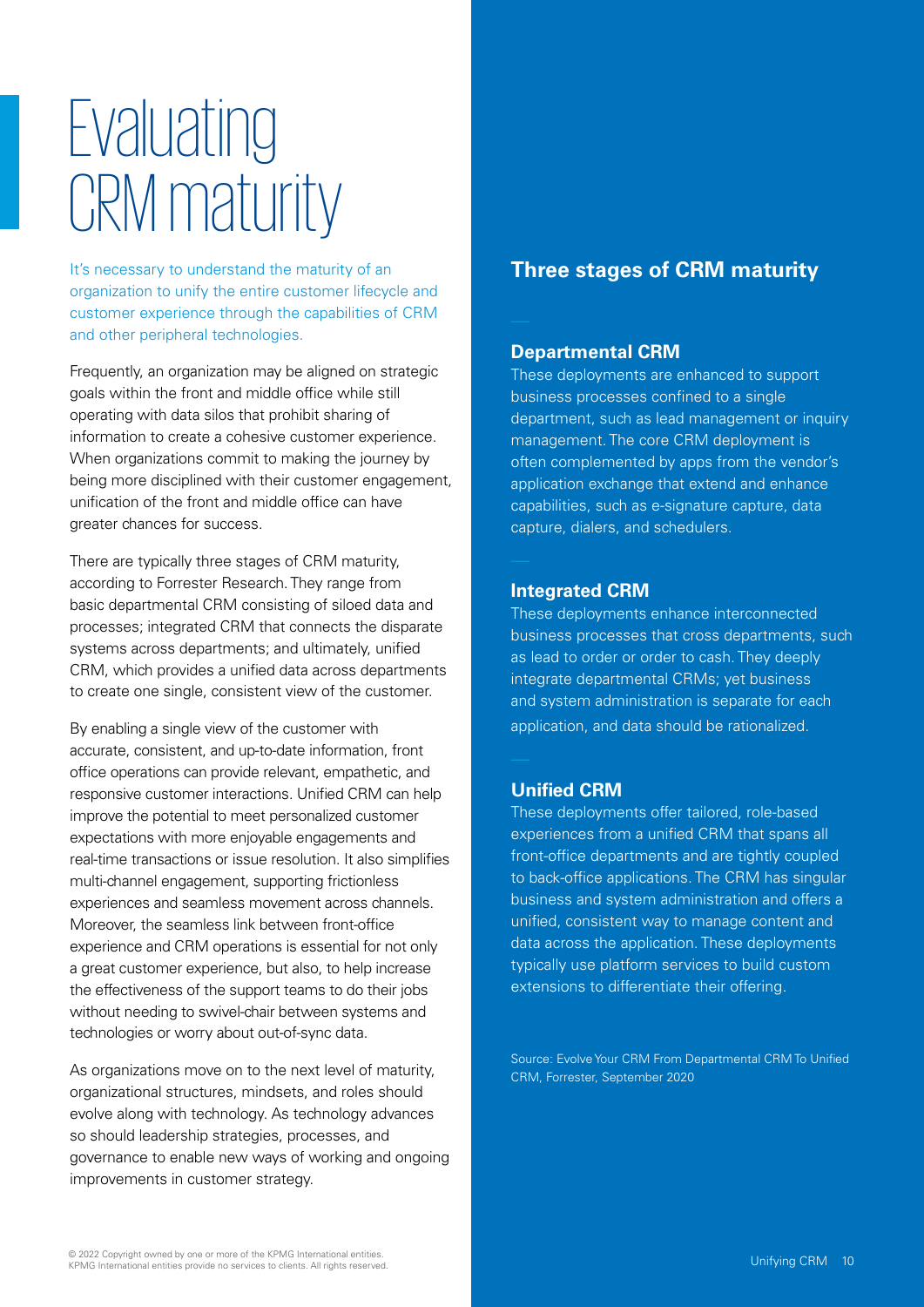## Overcoming the adoption challenge

The ability to leverage data effectively increasingly becomes table stakes, particularly as customers expect more personalized experiences. To be successful, CRM should be fed with quality data to enhance the ability to understand, engage, and serve customers. It should also show some return on investment.

While support from the C-suite is key, the first line of management is vital to driving user adoption. They have the most influence and contact with users and can make sure the program is aligned to business objectives. Even with the best strategy and process in place, if an organization does not put in the effort to drive adoption, failure is a real possibility. Many companies will focus on training and communications, which are important, but many times it's not enough to move the needle.

Consider this hypothetical example. Meet Mary. Mary is a sales rep in ABC company. Due to dissatisfaction over their existing CRM application, Mary and her colleagues are excited to welcome a new CRM application.

#### **Day 1 of training:**

Mary arrives early. She is thrilled with the brilliant new system. "What a great new tool!"

#### **Day 2 of training:**

Mary's excitement begins to wane when she sees the extensive table of contents involved in learning the new system.

#### **Day 3 of training:**

Mary wonders, "What's the minimal amount of work I need to do to satisfy the company requirements in using this application?"

This simplified, condensed scenario is illustrative of a common adoption problem faced by many organizations. Initial adoption excitement turns into disillusionment. But what if Mary was introduced to the new CRM system not as a tool to store data but rather to make her more successful at her job?

Helping people see how CRM can help them "win" in their roles has been shown to increase adoption. Furthermore, showing people the value of maintaining a customer record across the lifecycle will likely impact everyone's success. Whether it's to help improve SLAs, sell more, or enhance customer service, once an employee can personalize the use of CRM and see how it can improve their job, they'll likely be more engaged and willing to use it.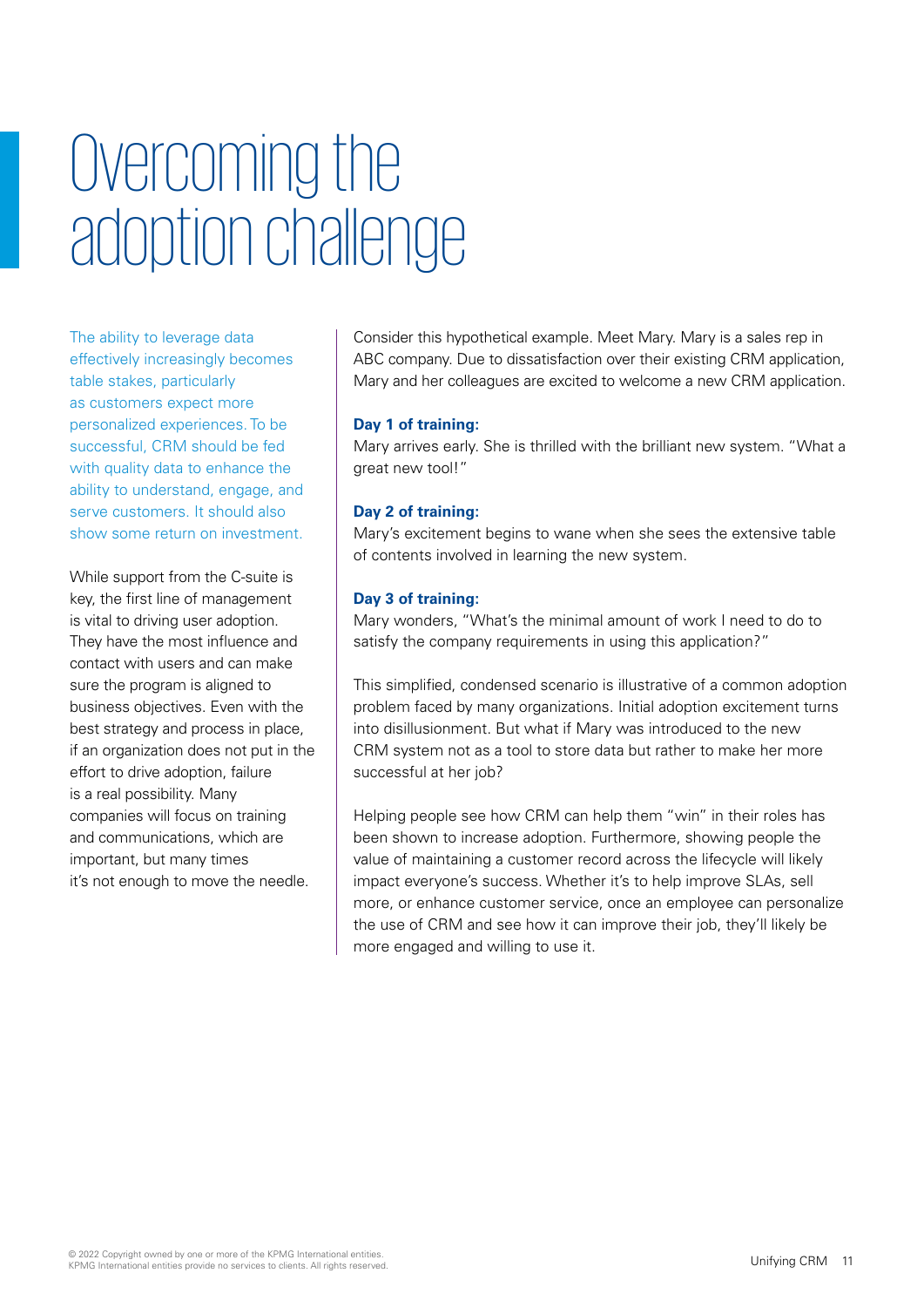

#### **How a Center of Excellence can help**

The creation of a CRM Center of Excellence (CoE) can help drive success before, during, and after CRM implementation. A CoE forms the body of people, processes, technology, and governance that operationally support CRM deployment.

In support of a unified CRM, a CoE can promote a centralized approach to managing CRM. It provides the framework and governance needed to standardize processes, facilitate clear and frequent communication, and encourage enterprise-wide collaboration.

For instance, a CoE helps management and employees understand how CRM can help the organization to encourage adoption. By helping users follow best practices, improve processes, enhance skillsets, and perceive CRM tools as essential elements for job success, the CoE can showcase how job roles and processes can improve, resulting in higher adoption rates.

Beyond adoption, a CoE can also help an organization avoid other common pitfalls related to aligning strategy and measurable goals with business objectives; understanding how CRM is much more than a technology tool; striving to ensure quality data and using it to drive insights and decision-making; eliminating operational silos and disparate data sets; enforcing quality controls and proper governance; and increasing the efficiencies and effectiveness of operations.

Moreover, a CoE reminds the organization that CRM is an ongoing journey by continuously seeking to evolve and enhance CRM efforts. A CoE can help guide the organization to review, revisit, and innovate its approach.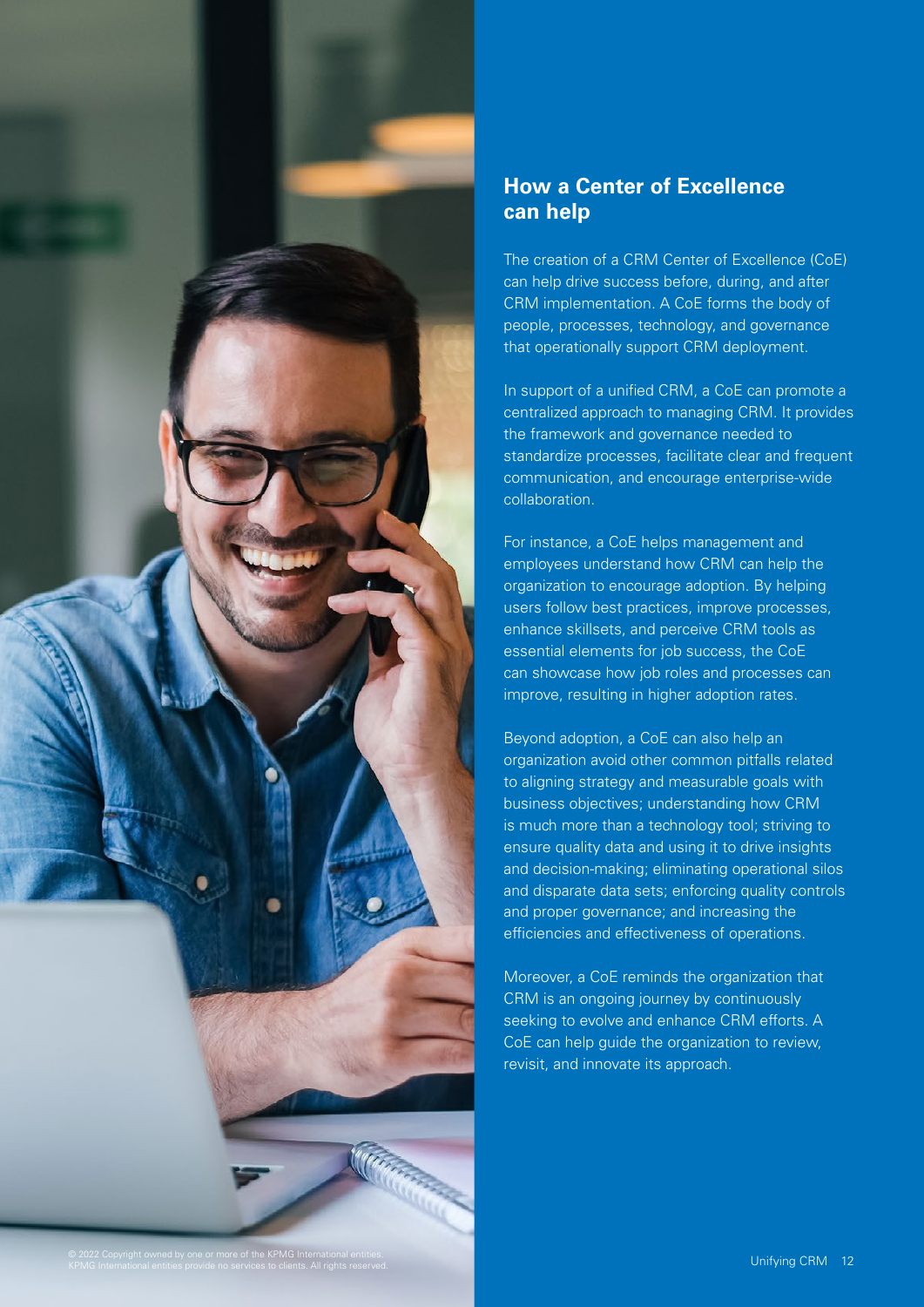## Gaining ground by driving value

Change is constant. Therefore, organizations investing in unified CRM should think about how things are operating today, but also, how they may operate tomorrow.

Making sure front and middle office teams work together to understand their connective tissue around providing better experiences can provide a better understanding of the potential benefits in deploying a unified CRM.

Being able to engage across a customer journey lifecycle that is led by the customer can be integral to success. Making this continually happen involves more than converging the front-office but also extending into supply chain, into operations, into the financials, etc. The wide-ranging experience underpinned by unified CRM can help differentiate an organization's go-to-market strategy with a better and more holistic engagement model.

To be sure, next gen CRM focuses on value. This can become increasingly evident when unified CRM data starts being used as a decision science tool to provide guided interactions, generate more intelligent demand, and highlight key trends and patterns to help realize greater value across the organization. In the end, a key objective is to value engineer from the customer back into the business to be able to execute on the customer promise and deliver a better experience. And, that's enabled by unified CRM.

#### **Customer lifecycle CRM value drivers**

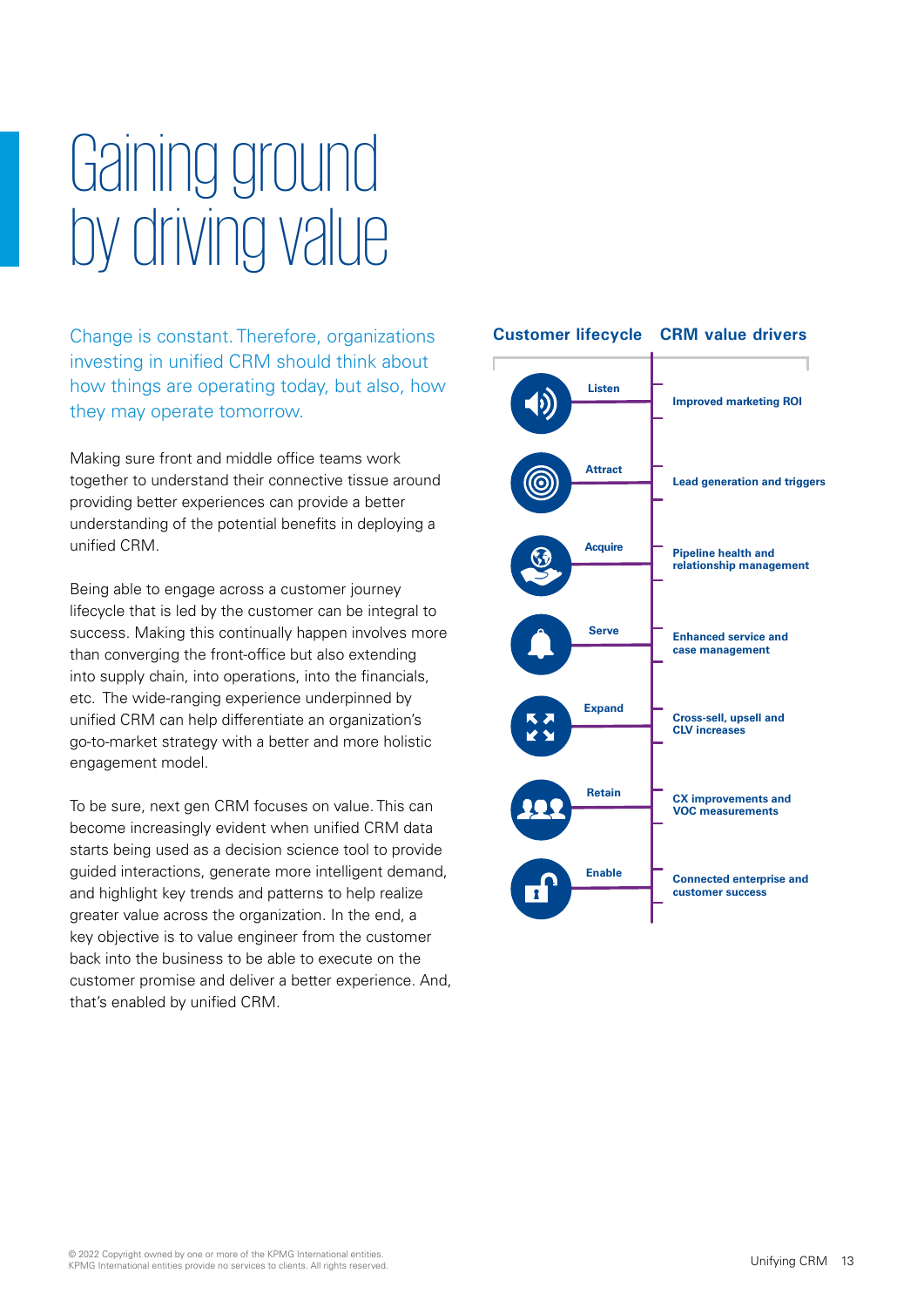## Getting from here to there: What does good look like?

When it comes to a unified CRM, what does good look like? The answer to that question is totally dependent on the business. A good CRM unification story begins and ends with the customer journey. Front office silos will likely begin to fall first, with marketing, sales, and service creating a single or integrated platform that shares data seamlessly and operates according to unified and standardized processes. Moving to the next level of maturity can include integrating middle office data, which may include supply chain and operational functions, depending on the business model.

Unification across front and middle office doesn't mean everyone in the organization is using the exact same application to do their work. It means that they all see a single customer view in a manner and context that matters to their role. For example, what data does a supply chain manager want to know about customers? Maybe the management team needs opportunity data for forecasting or perhaps they want customer service inquiries to troubleshoot delivery problems before they happen.

Unification of CRM means the customer record is unified throughout the customer lifecycle in a way that matters to the people serving the customer in order to enable seamless and enhanced experiences.



### **The customer lifecycle**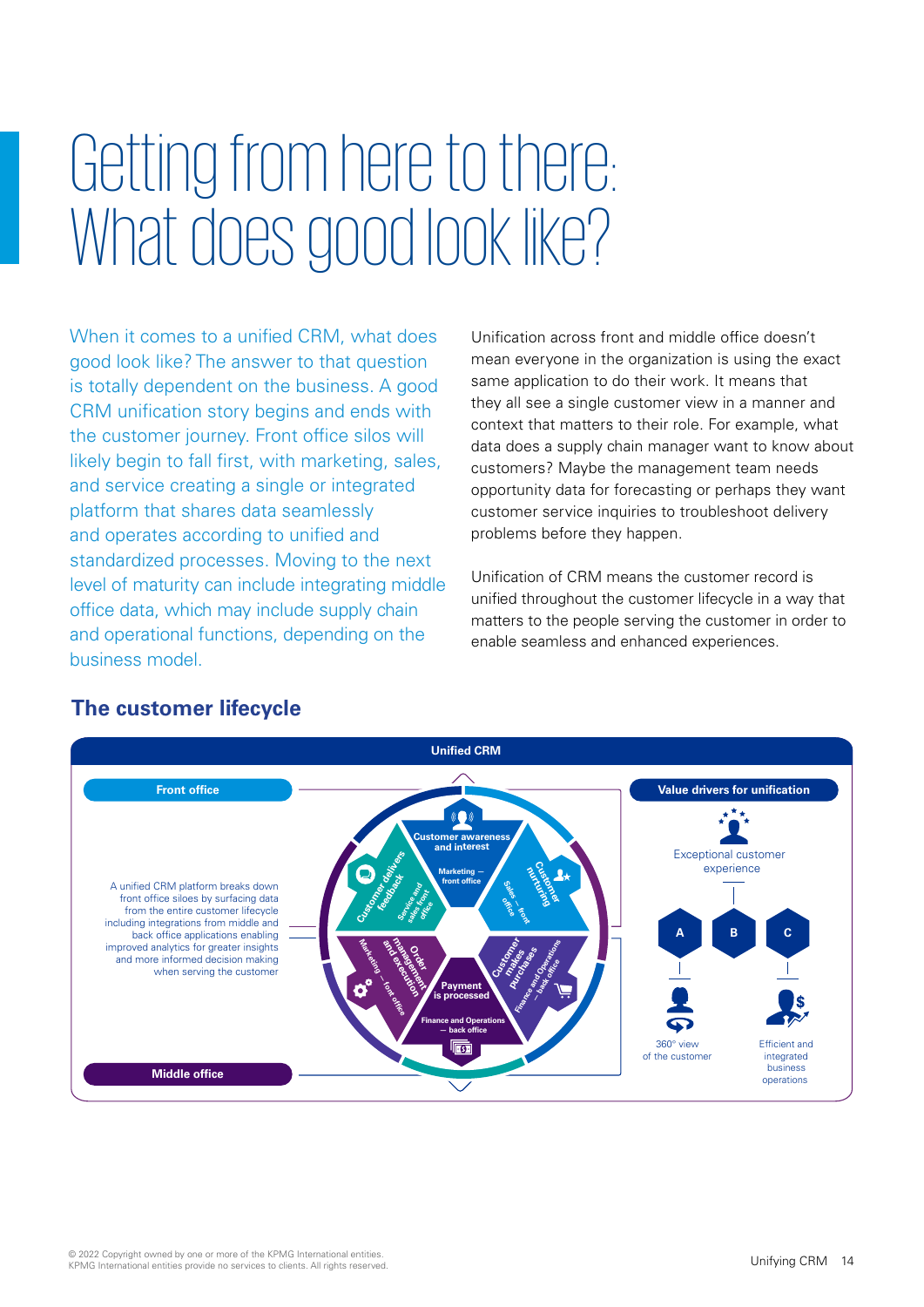### How KPMG firms can help

KPMG professionals work with clients to assess, recommend, define, and deliver CRM solutions that can enable businesses to evolve and thrive within the ever-changing customer environment. KPMG firms support long-term business goals by focusing on creating a unified view of the customer through progressive technology, cohesive data strategy, and refined processes to support your organization. With years of industry experience, tools, and strategies to support digital transformation, KPMG professionals provide practical recommendations to align front, middle, and back office functions and embed customercentricity as a core capability.

Every business has different needs and KPMG professionals are here to help guide the way. They work closely with companies to assess current technologies and redefine their processes to enhance efficiencies, achieve profitable growth, and deliver superior customer experiences. The goal of unifying CRM is aligned to business objectives designed to better serve customers throughout the customer lifecycle. KPMG professionals listen and work together to create a custom, unified approach to help your organization reach enhanced CRM results and seek competitive advantage.

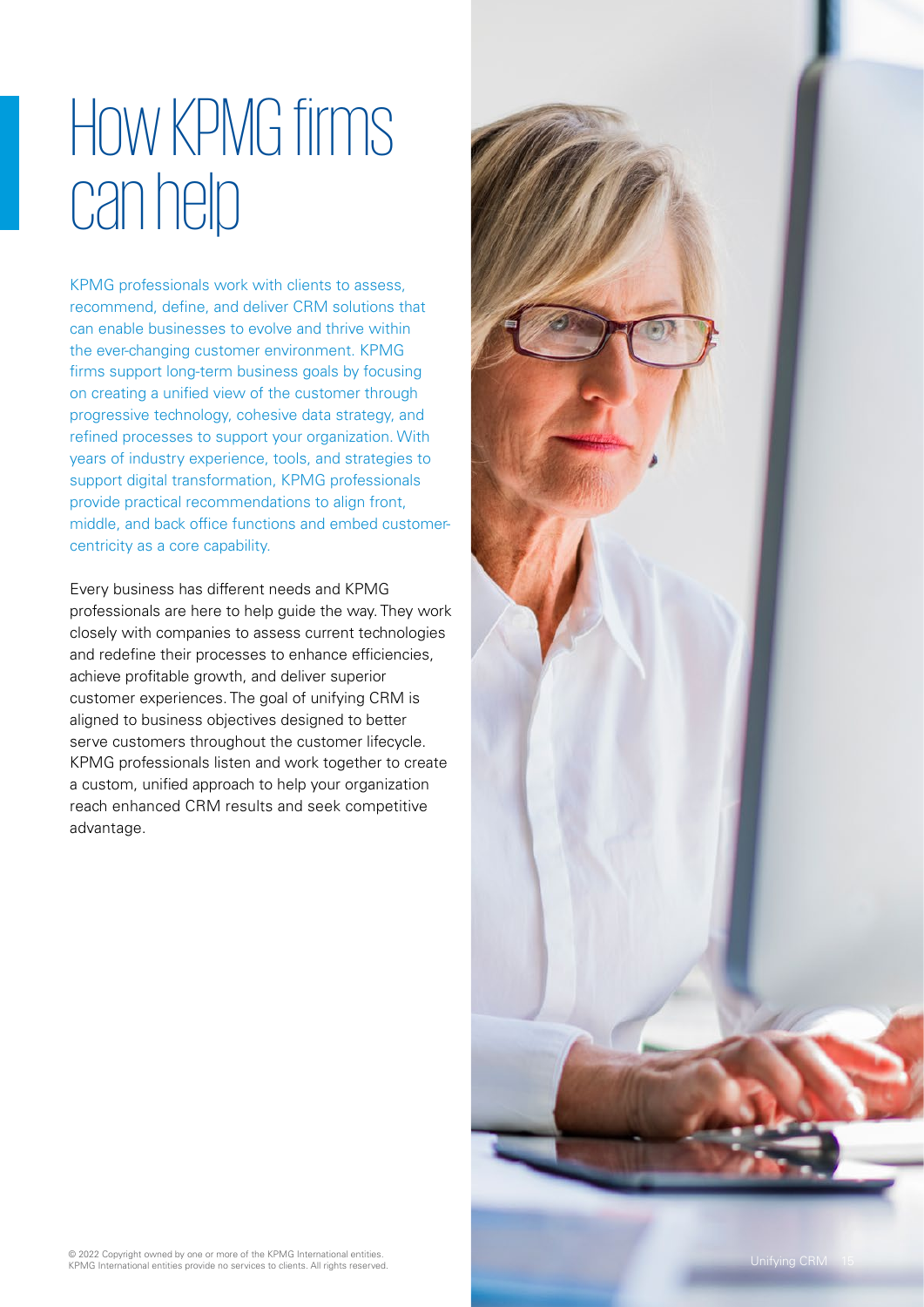### Powered Enterprise| Marketing, Sales and Service

With customers empowered to easily switch providers or substitute products, more than ever it is critical to provide the right service through the right channel at the right time. Not only that, but you need to continually improve the customer experience and keep managing costs.

Having a connected front office is the right strategy to meet these demands — giving you the ability to leverage almost every company-wide resource available to fulfil their needs.

Powered Marketing, Sales and Service provides immediate access to leading practices and processes to help you put consumers at the heart of your decision making. It uses pre-configured cloud technology to help you transform your front office to meet challenges such as:

- How can your organization engage customers across traditional and digital channels seamlessly and effectively?
- How are you leveraging data to inform strategy and the customer experience?
- Does your business have the right operating model to meet the new customer expectations?
- How to break down traditional silos between marketing, sales and service to create a connected front office

With Powered Enterprise | Marketing, Sales and Service your organization can:

- transform the way you run your business
- build agile functions that evolve as you grow
- help your people to adopt and embrace change
- exploit new technologies for value and performance
- drive future success with the latest leading practice
- optimize service delivery and use.